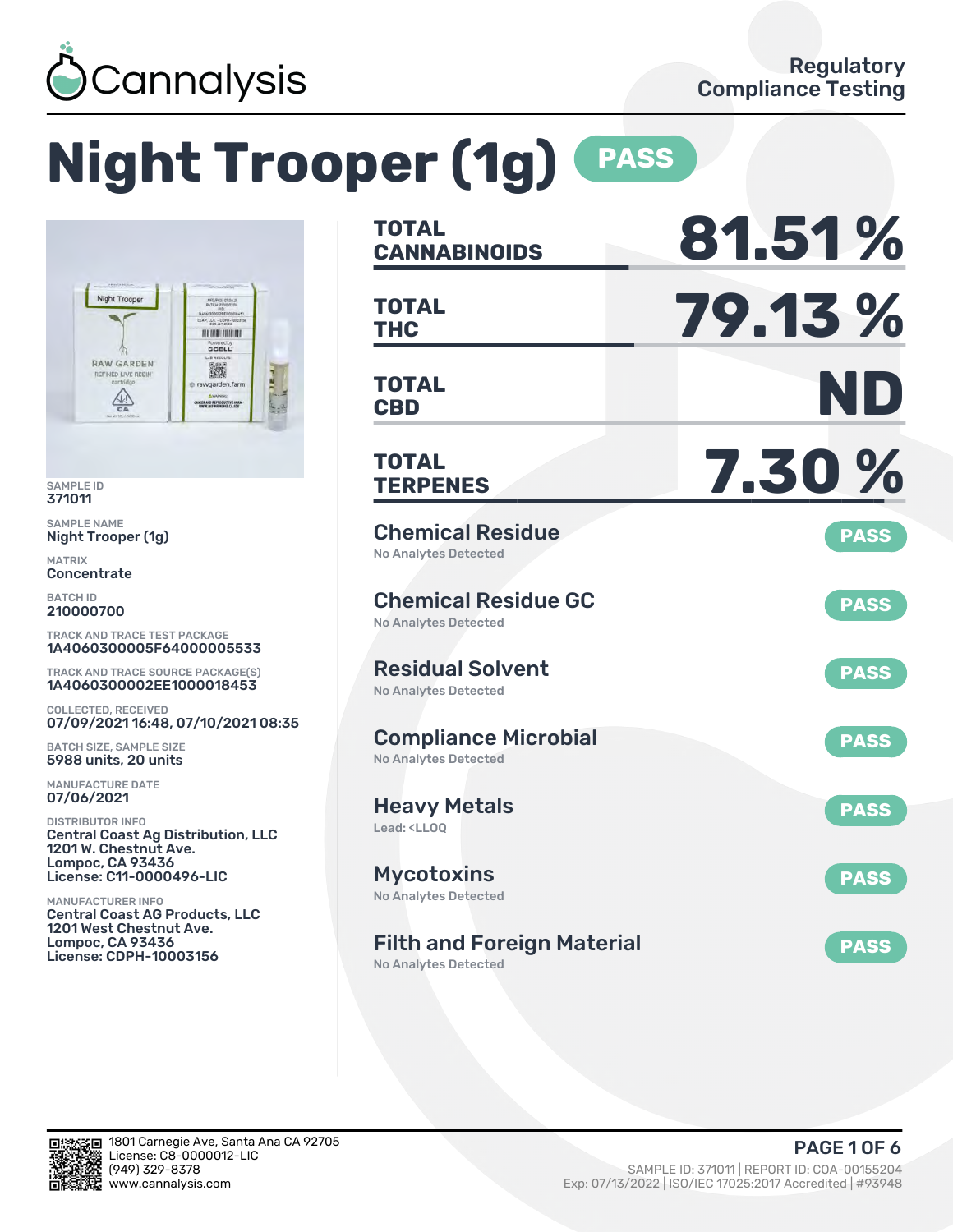

## CANNABINOID ANALYSIS

Total THC,CBD value(s) have been decarboxylated.

| TOTAL THC:          | 791.3 mg/g (79.13 %), 791.3 mg per package |
|---------------------|--------------------------------------------|
| TOTAL CBD:          | ND.                                        |
| TOTAL CANNABINOIDS: | 815.1 mg/g (81.51 %)                       |

UNIT OF MEASUREMENT: Milligrams per Gram(mg/g)

| <b>ANALYTE</b>         | <b>RESULT</b>        | LOD    | <b>LLOO</b> | <b>ANALYTE</b>   | <b>RESULT</b>        | LOD    | <b>LLOO</b> |
|------------------------|----------------------|--------|-------------|------------------|----------------------|--------|-------------|
| THCa                   | ND                   | 0.2000 | 0.4000      | CBD <sub>v</sub> | <b>ND</b>            | 0.2000 | 0.4000      |
| D9THC                  | 791.3 mg/g (79.13 %) | 0.2000 | 0.4000      | CBGa             | <b>ND</b>            | 0.2000 | 0.4000      |
| D8THC                  | ND                   | 0.2000 | 0.4000      | <b>CBG</b>       | 23.75 mg/g (2.375 %) | 0.2000 | 0.4000      |
| <b>THC<sub>v</sub></b> | <b>ND</b>            | 0.2000 | 0.4000      | <b>CBN</b>       | <b>ND</b>            | 0.2000 | 0.4000      |
| CBDa                   | <b>ND</b>            | 0.2000 | 0.4000      | CBC              | <b>ND</b>            | 0.2000 | 0.4000      |
| <b>CBD</b>             | <b>ND</b>            | 0.2000 | 0.4000      |                  |                      |        |             |

#### ADDITIONAL INFORMATION

| Method:              | SOP-TECH-001 | Sample Prepped: 07/12/2021 09:50  | Sample Approved: 07/13/2021 12:17  |  |
|----------------------|--------------|-----------------------------------|------------------------------------|--|
| Instrument: UPLC-DAD |              | Sample Analyzed: 07/12/2021 12:26 | Prep-Analytical Batch: 30902-25085 |  |



## TERPENE ANALYSIS

UNIT OF MEASUREMENT: Milligrams per Gram(mg/g)

| <b>TOTAL TERPENES:</b> |  |
|------------------------|--|
|------------------------|--|

73.00 mg/g (7.300 %)

| <b>ANALYTE</b>          | <b>RESULT</b>                                                                                                                            | <b>LOD</b> | LL <sub>OO</sub> | <b>ANALYTE</b>         | <b>RESULT</b>                                       | <b>LOD</b> | <b>LLOQ</b> |
|-------------------------|------------------------------------------------------------------------------------------------------------------------------------------|------------|------------------|------------------------|-----------------------------------------------------|------------|-------------|
| 3-Carene                | <b>ND</b>                                                                                                                                | 1.000      | 2.500            | Alpha bisabolol        | <ll0q< td=""><td>0.1000</td><td>0.5000</td></ll0q<> | 0.1000     | 0.5000      |
| Alpha cedrene           | <b>ND</b>                                                                                                                                | 1.000      | 2.500            | Alpha humulene         | 4.604 mg/g (0.4604 %)                               | 0.5000     | 1.000       |
| Alpha pinene            | 15.53 mg/g (1.553 %)                                                                                                                     | 0.1000     | 1.000            | Alpha terpinene        | <b>ND</b>                                           | 0.5000     | 1.000       |
| Alpha terpineol         | <lloq< td=""><td>0.3260</td><td>0.6520</td><td>Beta caryophyllene</td><td>14.20 mg/g (1.420 %)</td><td>0.5000</td><td>1.000</td></lloq<> | 0.3260     | 0.6520           | Beta caryophyllene     | 14.20 mg/g (1.420 %)                                | 0.5000     | 1.000       |
| Beta myrcene            | 20.67 mg/g (2.067 %)                                                                                                                     | 0.5000     | 1.000            | Beta pinene            | 5.213 mg/g (0.5213 %)                               | 0.6070     | 1.214       |
| Borneol                 | <b>ND</b>                                                                                                                                | 1.000      | 2.500            | Camphene               | <b>ND</b>                                           | 0.5000     | 1.000       |
| Camphor                 | <b>ND</b>                                                                                                                                | 0.1000     | 0.5000           | Caryophyllene oxide ND |                                                     | 0.5000     | 2.500       |
| Cedrol                  | <b>ND</b>                                                                                                                                | 0.5000     | 1.000            | Cis geraniol           | <b>ND</b>                                           | 1.000      | 2.500       |
| Cis nerolidol           | <b>ND</b>                                                                                                                                | 2.500      | 5.000            | Eucalyptol             | <ll0q< td=""><td>0.1000</td><td>0.5000</td></ll0q<> | 0.1000     | 0.5000      |
| Fenchol                 | <b>ND</b>                                                                                                                                | 0.5000     | 1.000            | Fenchone               | <b>ND</b>                                           | 0.1000     | 0.5000      |
| Gamma terpinene         | <b>ND</b>                                                                                                                                | 0.1000     | 0.5000           | Gamma terpineol        | <b>ND</b>                                           | 0.2090     | 0.5230      |
| Geranyl acetate         | <b>ND</b>                                                                                                                                | 0.1000     | 0.5000           | Guaiol                 | <b>ND</b>                                           | 2.500      | 5.000       |
| Isoborneol              | <b>ND</b>                                                                                                                                | 0.5000     | 1.000            | Isopulegol             | <b>ND</b>                                           | 2.500      | 5.000       |
| Limonene                | 3.507 mg/g (0.3507 %)                                                                                                                    | 0.5000     | 2.500            | Linalool               | 3.347 mg/g (0.3347 %)                               | 0.5000     | 1.000       |
| Menthol                 | <b>ND</b>                                                                                                                                | 1.000      | 2.500            | Ocimene 1              | <b>ND</b>                                           | 0.1550     | 0.3100      |
| Ocimene <sub>2</sub>    | 1.916 mg/g (0.1916 %)                                                                                                                    | 0.3450     | 1.725            | P-cymene               | <b>ND</b>                                           | 0.5230     | 1.045       |
| P-mentha-1.5-diene ND   |                                                                                                                                          | 0.5000     | 1.000            | Pulegone               | <b>ND</b>                                           | 0.1000     | 0.5000      |
| Sabinene                | <b>ND</b>                                                                                                                                | 0.5000     | 1.000            | Terpinolene            | 4.011 mg/g (0.4011 %)                               | 0.1000     | 0.5000      |
| Trans beta farnesene ND |                                                                                                                                          | 2.500      | 5.000            | Trans geraniol         | <b>ND</b>                                           | 0.5000     | 2.500       |
| Trans nerolidol         | <ll00< td=""><td>0.5000</td><td>2.500</td><td>Valencene</td><td><b>ND</b></td><td>0.5000</td><td>1.000</td></ll00<>                      | 0.5000     | 2.500            | Valencene              | <b>ND</b>                                           | 0.5000     | 1.000       |

| <b>NALYTE</b>         | <b>RESULT</b>           | LOD    | LL <sub>OO</sub> |
|-----------------------|-------------------------|--------|------------------|
| lpha bisabolol        | $<$ LLOO                | 0.1000 | 0.5000           |
| Ipha humulene         | 4.604 mg/g $(0.4604\%)$ | 0.5000 | 1.000            |
| Ipha terpinene        | <b>ND</b>               | 0.5000 | 1.000            |
| eta caryophyllene     | 14.20 mg/g (1.420 %)    | 0.5000 | 1.000            |
| eta pinene            | 5.213 mg/g (0.5213 %)   | 0.6070 | 1.214            |
| amphene               | <b>ND</b>               | 0.5000 | 1.000            |
| aryophyllene oxide ND |                         | 0.5000 | 2.500            |
| is geraniol           | <b>ND</b>               | 1.000  | 2.500            |
| ucalyptol             | $<$ LLOO                | 0.1000 | 0.5000           |
| enchone               | <b>ND</b>               | 0.1000 | 0.5000           |
| amma terpineol        | <b>ND</b>               | 0.2090 | 0.5230           |
| uaiol                 | <b>ND</b>               | 2.500  | 5.000            |
| opulegol              | <b>ND</b>               | 2.500  | 5.000            |
| nalool                | 3.347 mg/g (0.3347 %)   | 0.5000 | 1.000            |
| cimene 1              | <b>ND</b>               | 0.1550 | 0.3100           |
| -cymene               | <b>ND</b>               | 0.5230 | 1.045            |
| ulegone               | <b>ND</b>               | 0.1000 | 0.5000           |
| erpinolene            | 4.011 mg/g (0.4011 %)   | 0.1000 | 0.5000           |
| rans geraniol         | <b>ND</b>               | 0.5000 | 2.500            |
| alencene              | <b>ND</b>               | 0.5000 | 1.000            |

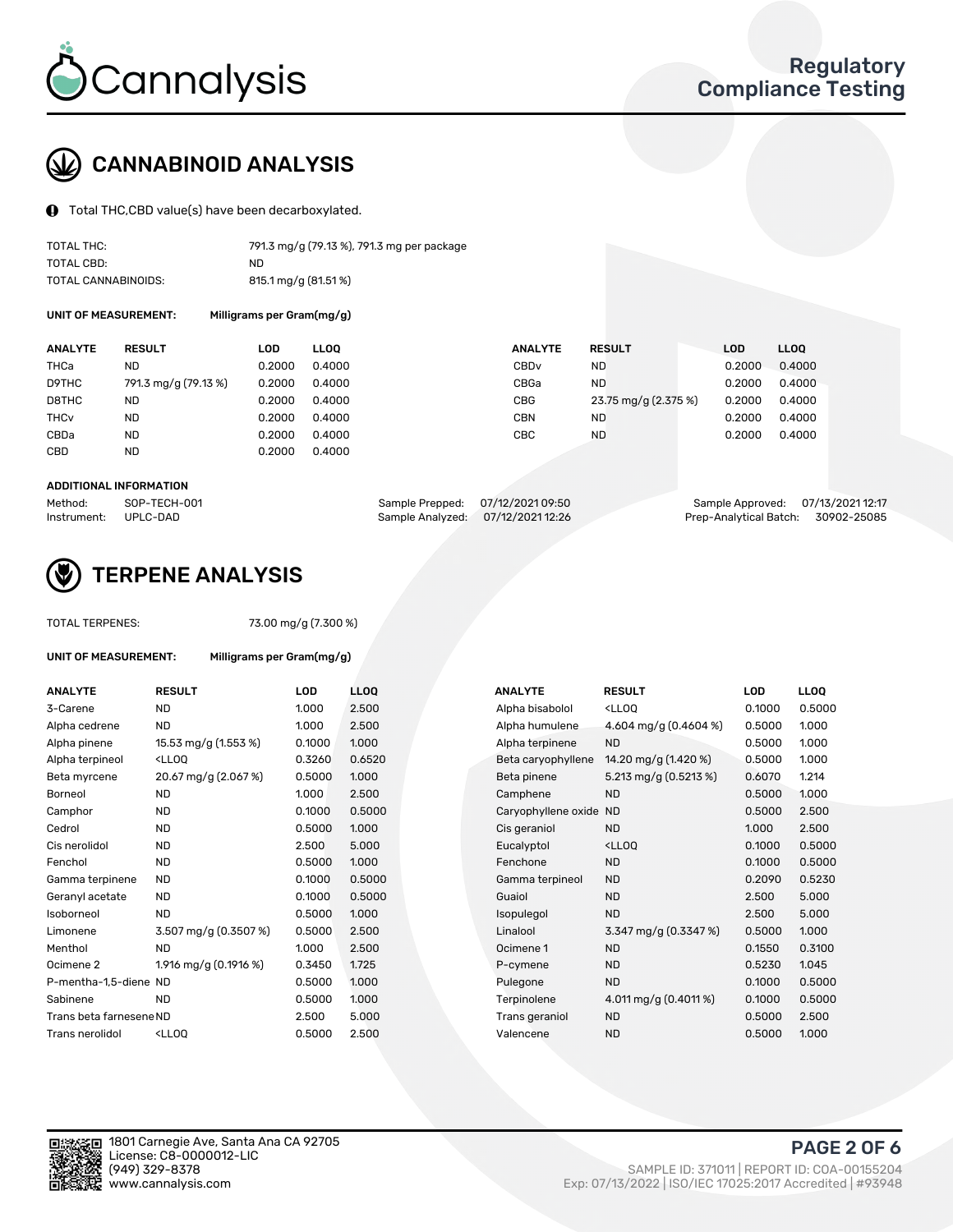

## Regulatory Compliance Testing

#### ADDITIONAL INFORMATION

Method: SOP-TECH-027 Sample Prepped: 07/10/2021 16:55 Sample Approved: 07/13/2021 12:39 Prep-Analytical Batch: 30897-25070



CHEMICAL RESIDUE ANALYSIS PASS

UNIT OF MEASUREMENT: Micrograms per Gram(ug/g)

| <b>ANALYTE</b>  | <b>RESULT</b> | LOD    | LLOQ   | <b>ACTION LEVEL</b> |      | <b>ANALYTE</b>      | <b>RESULT</b> | LOD    | <b>LLOQ</b> | <b>ACTION LEVEL</b> |      |
|-----------------|---------------|--------|--------|---------------------|------|---------------------|---------------|--------|-------------|---------------------|------|
| Abamectin       | <b>ND</b>     | 0.0200 | 0.0400 | 0.1000              | Pass | Acephate            | <b>ND</b>     | 0.0200 | 0.0400      | 0.1000              | Pass |
| Acequinocyl     | <b>ND</b>     | 0.0200 | 0.0400 | 0.1000              | Pass | Acetamiprid         | <b>ND</b>     | 0.0200 | 0.0400      | 0.1000              | Pass |
| Aldicarb        | <b>ND</b>     | 0.0200 | 0.0400 | 0.0                 | Pass | Azoxystrobin        | <b>ND</b>     | 0.0200 | 0.0400      | 0.1000              | Pass |
| Bifenazate      | <b>ND</b>     | 0.0200 | 0.0400 | 0.1000              | Pass | Bifenthrin          | <b>ND</b>     | 0.0200 | 0.0400      | 3.000               | Pass |
| <b>Boscalid</b> | <b>ND</b>     | 0.0200 | 0.0400 | 0.1000              | Pass | Carbaryl            | <b>ND</b>     | 0.0200 | 0.0400      | 0.5000              | Pass |
| Carbofuran      | <b>ND</b>     | 0.0200 | 0.0400 | 0.0                 | Pass | Chlorantraniliprole | <b>ND</b>     | 0.0200 | 0.0400      | 10.00               | Pass |
| Clofentezine    | <b>ND</b>     | 0.0200 | 0.0400 | 0.1000              | Pass | Coumaphos           | <b>ND</b>     | 0.0200 | 0.0400      | 0.0                 | Pass |
| Cyfluthrin      | <b>ND</b>     | 0.4000 | 1.000  | 2.000               | Pass | Cypermethrin        | <b>ND</b>     | 0.4000 | 1.000       | 1.000               | Pass |
| Daminozide      | <b>ND</b>     | 0.0200 | 0.0400 | 0.0                 | Pass | Diazinon            | <b>ND</b>     | 0.0200 | 0.0400      | 0.1000              | Pass |
| Dichlorvos      | <b>ND</b>     | 0.0200 | 0.0400 | 0.0                 | Pass | Dimethoate          | <b>ND</b>     | 0.0200 | 0.0400      | 0.0                 | Pass |
| Dimethomorph    | <b>ND</b>     | 0.0200 | 0.0400 | 2.000               | Pass | <b>Ethoprophos</b>  | <b>ND</b>     | 0.0200 | 0.0400      | 0.0                 | Pass |
| Etofenprox      | <b>ND</b>     | 0.0200 | 0.0400 | 0.0                 | Pass | Etoxazole           | <b>ND</b>     | 0.0200 | 0.0400      | 0.1000              | Pass |
| Fenhexamid      | <b>ND</b>     | 0.0200 | 0.0400 | 0.1000              | Pass | Fenoxycarb          | <b>ND</b>     | 0.0200 | 0.0400      | 0.0                 | Pass |
| Fenpyroximate   | <b>ND</b>     | 0.0200 | 0.0400 | 0.1000              | Pass | Fipronil            | <b>ND</b>     | 0.0400 | 0.1000      | 0.0                 | Pass |
| Flonicamid      | <b>ND</b>     | 0.0200 | 0.0400 | 0.1000              | Pass | Fludioxonil         | <b>ND</b>     | 0.0200 | 0.0400      | 0.1000              | Pass |
| Hexythiazox     | <b>ND</b>     | 0.0200 | 0.0400 | 0.1000              | Pass | Imazalil            | <b>ND</b>     | 0.0200 | 0.0400      | 0.0                 | Pass |
| Imidacloprid    | <b>ND</b>     | 0.0200 | 0.0400 | 5.000               | Pass | Kresoxim methyl     | <b>ND</b>     | 0.0200 | 0.0400      | 0.1000              | Pass |
| Malathion       | <b>ND</b>     | 0.0200 | 0.0400 | 0.5000              | Pass | Metalaxyl           | <b>ND</b>     | 0.0200 | 0.0400      | 2.000               | Pass |
| Methiocarb      | <b>ND</b>     | 0.0200 | 0.0400 | 0.0                 | Pass | Methomyl            | <b>ND</b>     | 0.0200 | 0.0400      | 1.000               | Pass |
| Mevinphos       | <b>ND</b>     | 0.0200 | 0.0400 | 0.0                 | Pass | Myclobutanil        | <b>ND</b>     | 0.0200 | 0.0400      | 0.1000              | Pass |
| Naled           | <b>ND</b>     | 0.0200 | 0.0400 | 0.1000              | Pass | Oxamyl              | <b>ND</b>     | 0.0200 | 0.0400      | 0.5000              | Pass |
| Paclobutrazol   | <b>ND</b>     | 0.0200 | 0.0400 | 0.0                 | Pass | Permethrins         | <b>ND</b>     | 0.0400 | 0.1000      | 0.5000              | Pass |
| Phosmet         | <b>ND</b>     | 0.0200 | 0.0400 | 0.1000              | Pass | Piperonyl butoxide  | <b>ND</b>     | 0.0200 | 0.0400      | 3.000               | Pass |
| Prallethrin     | <b>ND</b>     | 0.0200 | 0.0400 | 0.1000              | Pass | Propiconazole       | <b>ND</b>     | 0.0200 | 0.0400      | 0.1000              | Pass |
| Propoxur        | <b>ND</b>     | 0.0200 | 0.0400 | 0.0                 | Pass | Pyrethrins          | <b>ND</b>     | 0.0200 | 0.0400      | 0.5000              | Pass |
| Pyridaben       | <b>ND</b>     | 0.0200 | 0.0400 | 0.1000              | Pass | Spinetoram          | <b>ND</b>     | 0.0200 | 0.0400      | 0.1000              | Pass |
| Spinosad        | <b>ND</b>     | 0.0300 | 0.0700 | 0.1000              | Pass | Spiromesifen        | <b>ND</b>     | 0.0200 | 0.0400      | 0.1000              | Pass |
| Spirotetramat   | <b>ND</b>     | 0.0200 | 0.0400 | 0.1000              | Pass | Spiroxamine         | <b>ND</b>     | 0.0200 | 0.0400      | 0.0                 | Pass |
| Tebuconazole    | <b>ND</b>     | 0.0200 | 0.0400 | 0.1000              | Pass | Thiacloprid         | <b>ND</b>     | 0.0200 | 0.0400      | 0.0                 | Pass |
| Thiamethoxam    | <b>ND</b>     | 0.0200 | 0.0400 | 5.000               | Pass | Trifloxystrobin     | <b>ND</b>     | 0.0200 | 0.0400      | 0.1000              | Pass |
|                 |               |        |        |                     |      |                     |               |        |             |                     |      |

### ADDITIONAL INFORMATION

Method: SOP-TECH-002 Sample Prepped: 07/10/2021 15:57 Sample Approved: 07/13/2021 12:07 Prep-Analytical Batch: 30894-25067

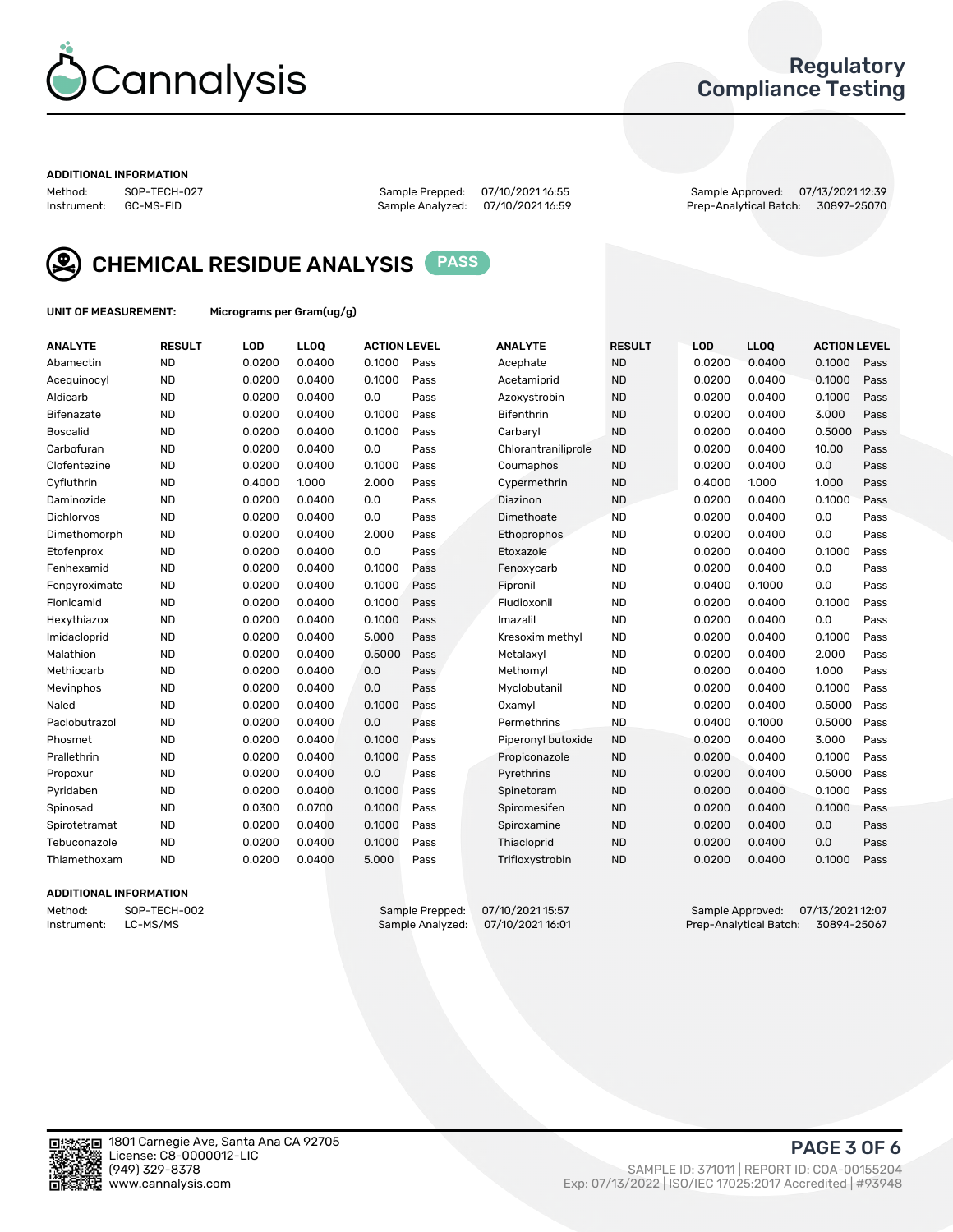

## CHEMICAL RESIDUE GC ANALYSIS PASS

| UNIT OF MEASUREMENT: | Micr |
|----------------------|------|
|----------------------|------|

rograms per Gram(ug/g)

| <b>ANALYTE</b>                | <b>RESULT</b> | LOD    | <b>LLOO</b> | <b>ACTION LEVEL</b> |                  | <b>ANALYTE</b>   | <b>RESULT</b> | LOD              | <b>LLOO</b>            | <b>ACTION LEVEL</b> |      |
|-------------------------------|---------------|--------|-------------|---------------------|------------------|------------------|---------------|------------------|------------------------|---------------------|------|
| Captan                        | <b>ND</b>     | 0.1000 | 0.2000      | 0.7000              | Pass             | Chlordane        | <b>ND</b>     | 0.0109           | 0.0136                 | 0.0                 | Pass |
| Methyl parathion              | <b>ND</b>     | 0.0400 | 0.1000      | 0.0                 | Pass             | <b>PCNB</b>      | <b>ND</b>     | 0.0200           | 0.0400                 | 0.1000              | Pass |
| Chlorfenapyr                  | <b>ND</b>     | 0.0800 | 0.1000      | 0.0                 | Pass             | Chlorpyrifos     | <b>ND</b>     | 0.0800           | 0.1000                 | 0.0                 | Pass |
|                               |               |        |             |                     |                  |                  |               |                  |                        |                     |      |
| <b>ADDITIONAL INFORMATION</b> |               |        |             |                     |                  |                  |               |                  |                        |                     |      |
| Method:                       | SOP-TECH-010  |        |             |                     | Sample Prepped:  | 07/10/2021 15:57 |               | Sample Approved: |                        | 07/13/2021 07:45    |      |
| Instrument:                   | GC-MS/MS      |        |             |                     | Sample Analyzed: | 07/10/2021 16:01 |               |                  | Prep-Analytical Batch: | 30895-25068         |      |

## RESIDUAL SOLVENT ANALYSIS PASS

UNIT OF MEASUREMENT: Micrograms per Gram(ug/g)

| <b>ANALYTE</b>       | <b>RESULT</b> | <b>LOD</b> | <b>LLOO</b> | <b>ACTION LEVEL</b> |      | <b>ANALYTE</b>           | <b>RESULT</b> | LOD    | <b>LLOO</b> | <b>ACTION LEVEL</b> |      |
|----------------------|---------------|------------|-------------|---------------------|------|--------------------------|---------------|--------|-------------|---------------------|------|
| Acetone              | <b>ND</b>     | 50.00      | 100.0       | 5000                | Pass | Acetonitrile             | <b>ND</b>     | 50.00  | 100.0       | 410.0               | Pass |
| Benzene              | <b>ND</b>     | 0.5000     | 1.000       | 1.000               | Pass | <b>Butane</b>            | <b>ND</b>     | 50.00  | 100.0       | 5000                | Pass |
| Chloroform           | <b>ND</b>     | 0.5000     | 1.000       | 1.000               | Pass | Ethanol                  | <b>ND</b>     | 50.00  | 100.0       | 5000                | Pass |
| <b>Ethyl Acetate</b> | <b>ND</b>     | 50.00      | 100.0       | 5000                | Pass | <b>Ethyl Ether</b>       | <b>ND</b>     | 50.00  | 100.0       | 5000                | Pass |
| Ethylene oxide       | <b>ND</b>     | 0.5000     | 1.000       | 1.000               | Pass | Heptane                  | <b>ND</b>     | 50.00  | 100.0       | 5000                | Pass |
| Hexane               | <b>ND</b>     | 50.00      | 100.0       | 290.0               | Pass | <b>Isopropyl Alcohol</b> | <b>ND</b>     | 50.00  | 100.0       | 5000                | Pass |
| Methanol             | <b>ND</b>     | 50.00      | 100.0       | 3000                | Pass | Methylene chloride       | <b>ND</b>     | 0.5000 | 1.000       | 1.000               | Pass |
| Pentane              | <b>ND</b>     | 50.00      | 100.0       | 5000                | Pass | Propane                  | <b>ND</b>     | 50.00  | 200.0       | 5000                | Pass |
| Toluene              | <b>ND</b>     | 50.00      | 100.0       | 890.0               | Pass | Xylenes                  | <b>ND</b>     | 50.08  | 100.0       | 2170                | Pass |
| Trichloroethylene    | <b>ND</b>     | 0.5000     | 1.000       | 1.000               | Pass | 1.2-Dichloroethane       | <b>ND</b>     | 0.5000 | 1.000       | 1.000               | Pass |

### ADDITIONAL INFORMATION

Method: SOP-TECH-021 Sample Prepped: 07/10/2021 14:22 Sample Approved: 07/12/2021 16:12<br>Instrument: HS-GC-MS/FID Sample Analyzed: 07/10/2021 14:25 Prep-Analytical Batch: 30890-25060

Prep-Analytical Batch: 30890-25060

# MICROBIAL qPCR ANALYSIS PASS

UNIT OF MEASUREMENT: Cycle Threshold (Ct)

| <b>ANALYTE</b>                        | <b>RESULT</b>                 | LOD   | <b>LLOO</b> | <b>ACTION LEVEL</b> |                 | <b>ANALYTE</b>   | <b>RESULT</b> | LOD   | <b>LLOO</b>      |                  | <b>ACTION LEVEL</b> |
|---------------------------------------|-------------------------------|-------|-------------|---------------------|-----------------|------------------|---------------|-------|------------------|------------------|---------------------|
| A.fumigatus                           | <b>ND</b>                     | 33.00 | 0.0         | 0.0                 | Pass            | A. flavus        | <b>ND</b>     | 33.00 | 0.0              | 0.0              | Pass                |
| A. niger                              | <b>ND</b>                     | 33.00 | 0.0         | 0.0                 | Pass            | A. terreus       | <b>ND</b>     | 33.00 | 0.0              | 0.0              | Pass                |
| <b>STEC</b>                           | <b>ND</b>                     | 33.00 | 0.0         | 0.0                 | Pass            | Salmonella spp   | <b>ND</b>     | 33.00 | 0.0              | 0.0              | Pass                |
|                                       | <b>ADDITIONAL INFORMATION</b> |       |             |                     |                 |                  |               |       |                  |                  |                     |
| SOP-TECH-016, SOP-TECH-022<br>Method: |                               |       |             |                     | Sample Prepped: | 07/12/2021 08:07 |               |       | Sample Approved: | 07/12/2021 15:37 |                     |

Instrument: qPCR Sample Analyzed: 07/12/2021 08:11 Prep-Analytical Batch: 30901-25072

PAGE 4 OF 6

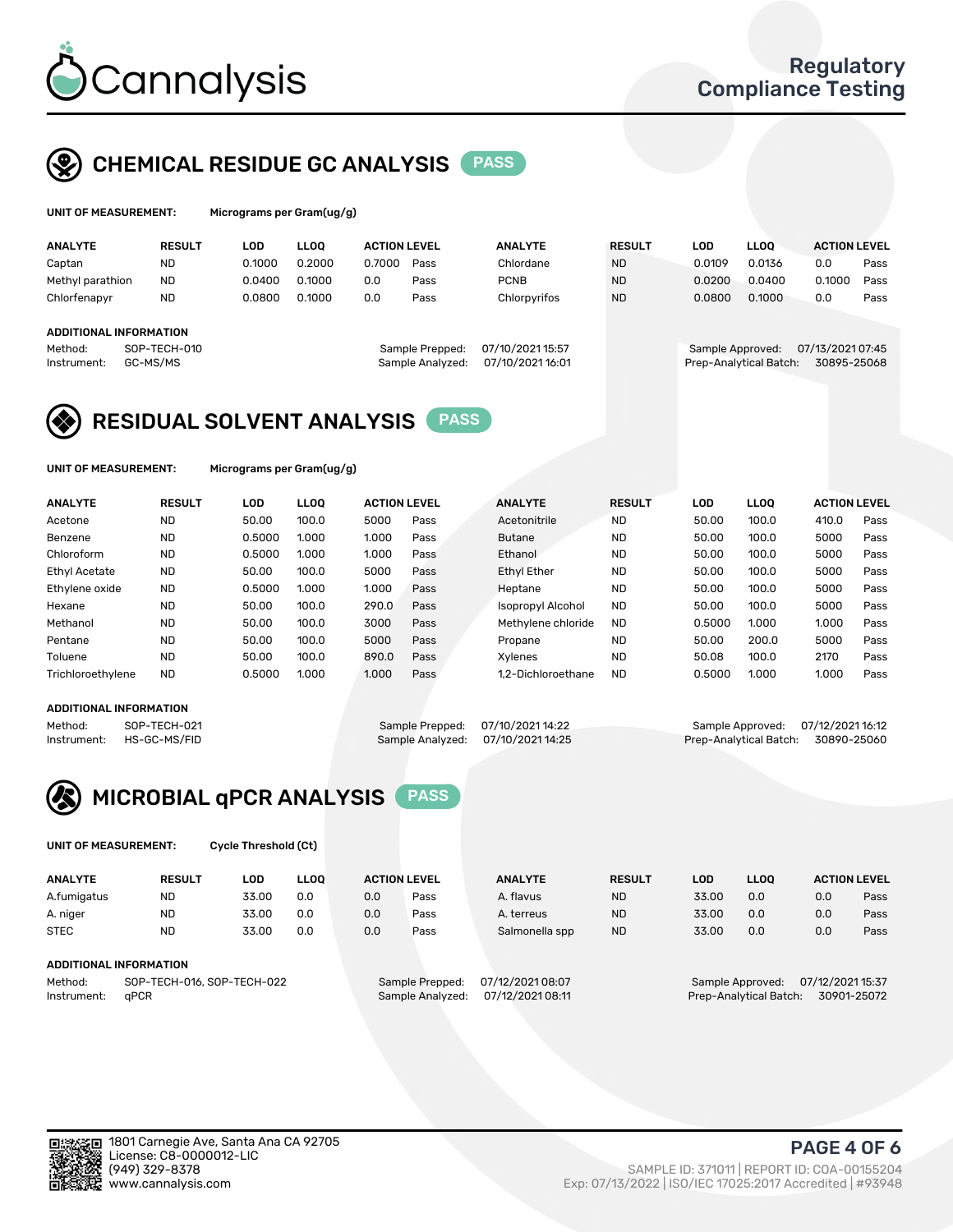



| UNIT OF MEASUREMENT:                                                              |                                                                                                                                                                                  | Micrograms per Gram(ug/g) |                                                                             |                     |  |                |                                                                               |            |                   |                     |      |
|-----------------------------------------------------------------------------------|----------------------------------------------------------------------------------------------------------------------------------------------------------------------------------|---------------------------|-----------------------------------------------------------------------------|---------------------|--|----------------|-------------------------------------------------------------------------------|------------|-------------------|---------------------|------|
| <b>ANALYTE</b>                                                                    | <b>RESULT</b>                                                                                                                                                                    | <b>LOD</b>                | <b>LLOO</b>                                                                 | <b>ACTION LEVEL</b> |  | <b>ANALYTE</b> | <b>RESULT</b>                                                                 | <b>LOD</b> | LLOO <sup>1</sup> | <b>ACTION LEVEL</b> |      |
| Arsenic                                                                           | <b>ND</b>                                                                                                                                                                        | 0.0120                    | 0.1000                                                                      | 0.2000<br>Pass      |  | Cadmium        | <b>ND</b>                                                                     | 0.0072     | 0.0500            | 0.2000              | Pass |
| Lead                                                                              | <lloo< td=""><td>0.0068</td><td>0.0500</td><td>0.5000<br/>Pass</td><td></td><td>Mercury</td><td><b>ND</b></td><td>0.0060</td><td>0.0500</td><td>0.1000</td><td>Pass</td></lloo<> | 0.0068                    | 0.0500                                                                      | 0.5000<br>Pass      |  | Mercury        | <b>ND</b>                                                                     | 0.0060     | 0.0500            | 0.1000              | Pass |
| <b>ADDITIONAL INFORMATION</b><br>SOP-TECH-013<br>Method:<br>ICP-MS<br>Instrument: |                                                                                                                                                                                  |                           | 07/12/2021 09:12<br>Sample Prepped:<br>Sample Analyzed:<br>07/12/2021 11:37 |                     |  |                | 07/12/2021 18:27<br>Sample Approved:<br>Prep-Analytical Batch:<br>30908-25081 |            |                   |                     |      |
| <b>MYCOTOXINS ANALYSIS</b><br><b>PASS</b>                                         |                                                                                                                                                                                  |                           |                                                                             |                     |  |                |                                                                               |            |                   |                     |      |
| UNIT OF MEASUREMENT:<br>Micrograms per Kilogram(ug/kg)                            |                                                                                                                                                                                  |                           |                                                                             |                     |  |                |                                                                               |            |                   |                     |      |
| <b>ANALYTE</b>                                                                    | <b>RESULT</b>                                                                                                                                                                    | <b>LOD</b>                | <b>LLOO</b>                                                                 | <b>ACTION LEVEL</b> |  | <b>ANALYTE</b> | <b>RESULT</b>                                                                 | <b>LOD</b> | <b>LLOQ</b>       | <b>ACTION LEVEL</b> |      |
| Aflatoxin B1                                                                      | <b>ND</b>                                                                                                                                                                        | 1.000                     | 2.000                                                                       | N/A                 |  | Aflatoxin B2   | <b>ND</b>                                                                     | 2.000      | 5.000             |                     | N/A  |
| Aflatoxin G1                                                                      | <b>ND</b>                                                                                                                                                                        | 2.000                     | 5.000                                                                       | N/A                 |  | Aflatoxin G2   | <b>ND</b>                                                                     | 2.000      | 5.000             |                     | N/A  |
| <b>Total Aflatoxins</b>                                                           | <b>ND</b>                                                                                                                                                                        | 10.00                     | 14.00                                                                       | 20.00<br>Pass       |  | Ochratoxin A   | <b>ND</b>                                                                     | 1.000      | 2.000             | 20.00               | Pass |

#### ADDITIONAL INFORMATION

Method: SOP-TECH-020 Sample Prepped: 07/10/2021 16:57 Sample Approved: 07/12/2021 14:54 Instrument: LC-MS/MS Sample Analyzed: 07/10/2021 16:58 Prep-Analytical Batch: 30898-25069

# FILTH & FOREIGN MATERIAL ANALYSIS PASS

UNIT OF MEASUREMENT: Filth and Foreign Matter (%, #/3g)

| <b>ANALYTE</b>         | <b>RESULT</b>                     | LOD | <b>LLOO</b> | <b>ACTION LEVEL</b> |                                     | <b>ANALYTE</b>                       | <b>RESULT</b> | LOD | <b>LLOO</b>                                | <b>ACTION LEVEL</b>             |      |
|------------------------|-----------------------------------|-----|-------------|---------------------|-------------------------------------|--------------------------------------|---------------|-----|--------------------------------------------|---------------------------------|------|
| IF RH ME               | <b>ND</b>                         | 0.0 | 0.0         | 1.000               | Pass                                | <b>IFM</b>                           | <b>ND</b>     | 0.0 | 0.0                                        | 25.00                           | Pass |
| Mold                   | <b>ND</b>                         | 0.0 | 0.0         | 25.00               | Pass                                | <b>SSCD</b>                          | <b>ND</b>     | 0.0 | 0.0                                        | 25.00                           | Pass |
| ADDITIONAL INFORMATION |                                   |     |             |                     |                                     |                                      |               |     |                                            |                                 |      |
| Method:<br>Instrument: | SOP-TECH-009<br>Visual Inspection |     |             |                     | Sample Prepped:<br>Sample Analyzed: | 07/12/2021 14:37<br>07/12/2021 14:55 |               |     | Sample Approved:<br>Prep-Analytical Batch: | 07/12/2021 14:57<br>30930-25095 |      |